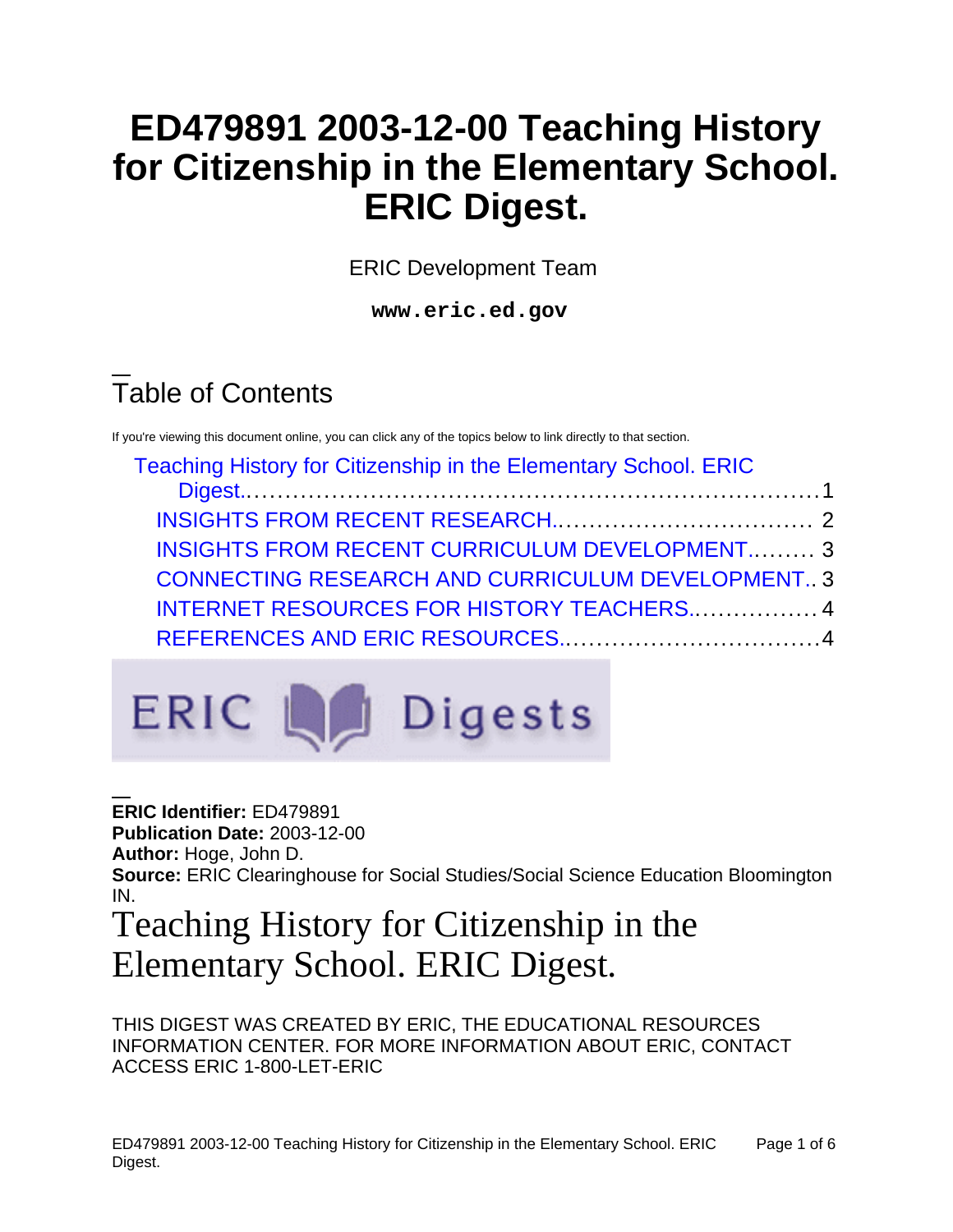A substantial amount of research and curriculum development completed over the past two decades can be used to improve the teaching of history to young children. This Digest discusses (1) insights from recent research, (2) insights from recent curriculum development, and (3) connections of research to curriculum development. A list of Web sites which may be used to enhance elementary teachers' history-for-citizenship lessons is provided.

## <span id="page-1-0"></span>INSIGHTS FROM RECENT RESEARCH.

Recent studies on the teaching of history to young children have investigated the development of children's conceptions of historical time (e.g., Barton and Levstik, 1996; Hoge, 1991), children's ability to construct historical narratives (Barton, 1997; Levstik and Pappas, 1987), and their explanations of historical change over time and their ability to interpret, sequence, and date historical events and images (Barton and Levstik, 1996; Foster, Hoge and Rosch, 1999). The following are generalizations selected from the conclusions of this body of research.

Brophy and VanSledright (1997, 23) found that even the youngest elementary students have a sense of history and often bring prior conceptions of the past into the classroom. They note that young students typically have trouble retaining historical information that has not been situated within a context and linked to a prior understanding. They conclude that a barren, textbook-centered approach that treats history as a thin narrative of events that simply happened may prevent students from "developing the critical, interpretive, and synthetic thinking abilities required for cultivating historical understanding."

Barton's research (1997, 13-16) also revealed that young students, even kindergartners, possess some accurate historical knowledge; for example, that covered wagons came before cars. Older elementary students demonstrate similar understandings -- often gained without formal history instruction -- about clothing, technology, and architecture. Barton determined, however, that pre-fifth grade students "have a very limited understanding of the nature and purpose of the government, politics, and economic institutions." He also found that even when students in the intermediate grades do study these topics, "They tend to interpret them solely in terms of the actions and desires of individuals, and to misunderstand or ignore the role of government and economics." Barton notes that elementary-grade-level students typically know very little about the methods used by historians in the creation of their narratives and, perhaps as a result, uncritically accept printed historical accounts as the truth.

Many of the aforementioned themes are echoed in Wilson's (2001, 530) review of research on history instruction which concludes, among other things, that students generally find traditional history teaching dry and largely senseless, resulting in "little intellectual engagement, a dominance of teachers and textbooks, and minimal problem solving or critical thinking." Wilson also noted that even teachers who know more about history and historical methods often abandon their more sophisticated understandings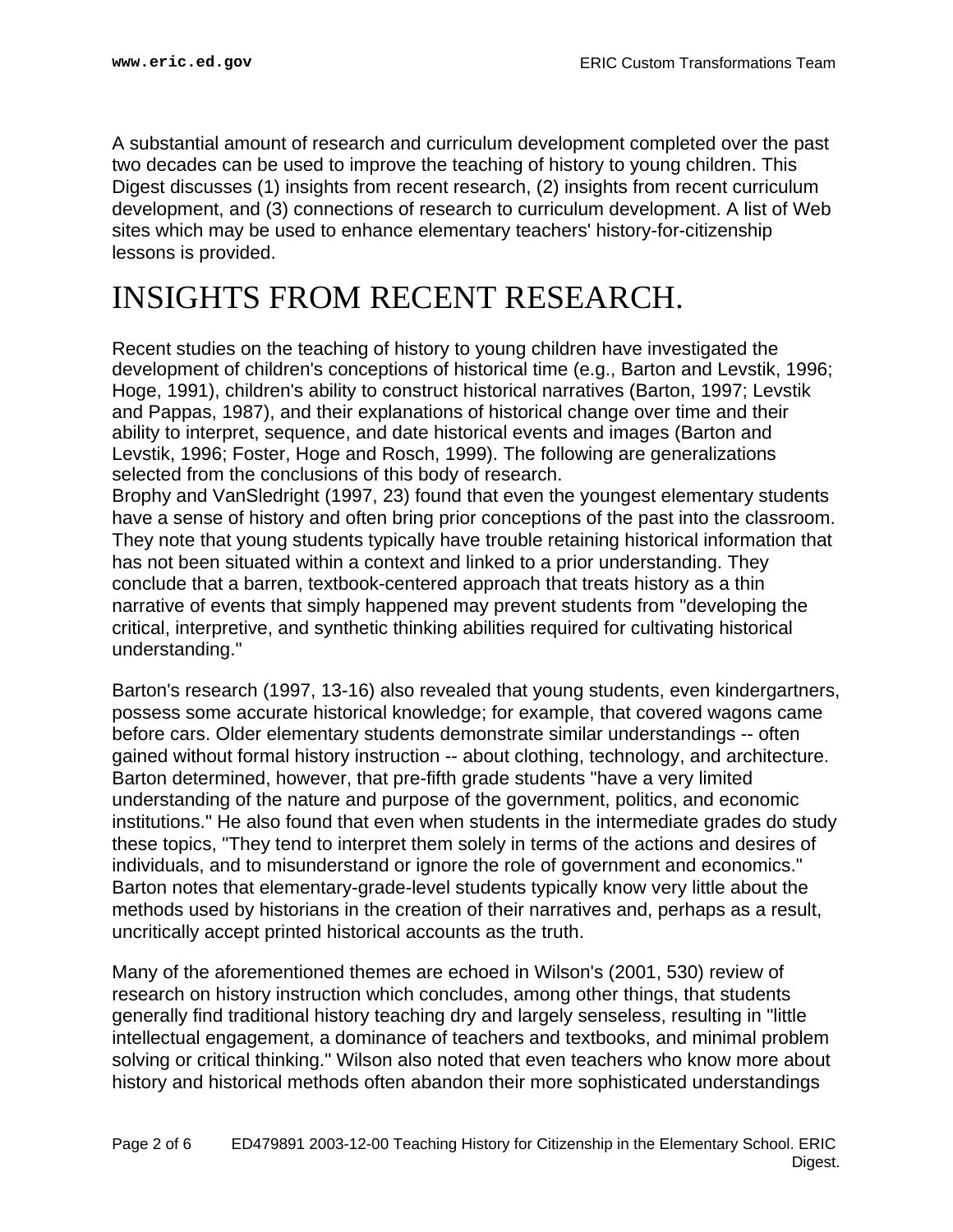and the goal of creating greater student engagement under the pressures of coverage, high-stakes testing, scheduling, and parents' expectations.

Wineburg's comprehensive review of research on history instruction (1996) led him to conclude (a) that despite a lack of school-based instruction, students are hardly blank slates when it comes to historical knowledge, (b) that the historical and conceptual background knowledge of fifth graders is typically quite sketchy, (c) that adolescents can develop a sophisticated form of historical understanding, (d) that there has been little appreciable change in the level of students' historical knowledge over the past 80 years, (e) that historical knowledge develops slowly and comes from sources other than just school, and (f) that discrete and unrelated bits of historical knowledge often get incorrectly conflated. Wineburg's later research (2001) showed that historical thinking was not a natural process and that it would not arise automatically from normal cognitive development.

#### <span id="page-2-0"></span>INSIGHTS FROM RECENT CURRICULUM DEVELOPMENT.

Over the past two decades, educators identified national curriculum standards for all subject areas and the development of history instruction standards took center stage in the effort to strengthen K-12 social studies instruction. The Center for History in the Schools' (1996) standards begin with a statement on the importance of teaching history for the development of citizenship, a theme that dominates all of their widely circulated and often emulated curriculum documents. In addition, the National Standards for Civics and Government (1994) refer to history as a means of educating America's youth for their future demanding roles as citizens of a modern democracy. Key scholars such as R. Freeman Butts and Paul Gagnon also have stressed the importance of powerfully taught history as an essential subject in the schools of any nation that wishes to be called and to remain a democracy.

## <span id="page-2-1"></span>CONNECTING RESEARCH AND CURRICULUM DEVELOPMENT.

A common theme running through these organizations' and experts' authoritative endorsements is that teachers need to do more than simply transmit factual knowledge about the past. Powerful history instruction involves helping students (a) acquire a meaningful understanding of key historical themes and important people and events from local, state, and national history, (b) build experience-based knowledge of the methods and limitations of history, and (c) confront multiple perspectives -- including mainstream interpretations -- of the past. These may be thought of as the fundamentals of good history instruction. Furthermore, while employing the fundamentals of good history instruction, teachers must offer students substantial and recurring opportunities to think analytically about a variety of democratic values, principles, issues, and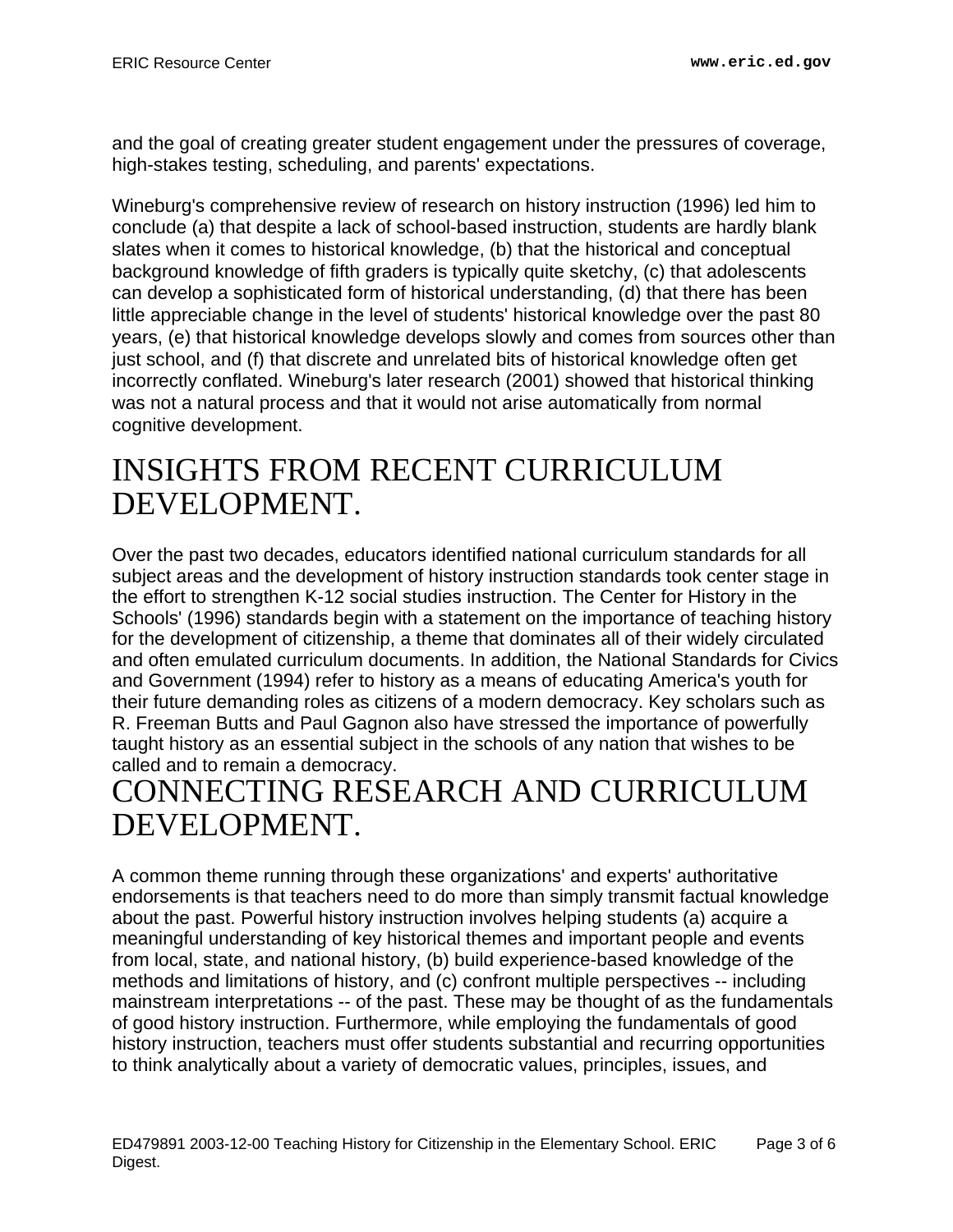tensions, using historical referents as a basis for such lessons. This type of history learning requires more than mere exposure and memorization, it demands active manipulation of the concepts through learning mechanisms such as dramatization activities (e.g., role playing an interview with a famous American, acting in skits or plays that recreate famous events); advocacy activities (e.g., making posters that use historical precedents as support for positions on contemporary issues, writing letters about community needs to public officials); community service projects (e.g., helping to restore the condition of a local monument, using oral history techniques to create a school history) and issues-oriented discussions (e.g., were the courts right in declaring separate public schools for black and white children to be illegal?).

#### <span id="page-3-0"></span>INTERNET RESOURCES FOR HISTORY TEACHERS.

The following Web sites provide an array of easy-to-use history teaching materials: The Web site of the National Initiative on American History, Civics, and Service provides access to many original documents: http://www.ourdocuments.gov/

The History Net provides articles on history from leading writers and historians: http://www.thehistorynet.com/

The National Council for History Education's "History Links" page links to a variety of history-related Web sites: http://www.history.org/nche/

The official National Endowment for the Humanities (NEH) Web site offers history/social science lesson plans and resources available through its subject catalogue and extensive list of links: http://edsitement.neh.gov/

## <span id="page-3-1"></span>REFERENCES AND ERIC RESOURCES.

The following list of resources includes references used to prepare this Digest. The items followed by an ED number are available in microfiche, paper, or electronic full text from the ERIC Document Reproduction Service (EDRS). For information about prices, contact EDRS, 7420 Fullerton Road, Suite 110, Springfield, Virginia 22153-2852; World Wide Web <edrs.com>; telephone numbers are (703) 440-1400 and (800) 443-3742. Entries followed by an EJ number, annotated monthly in CURRENT INDEX TO JOURNALS IN EDUCATION (CIJE), are not available through EDRS. However, they can be located in the journal section of most larger libraries by using the bibliographic information provided, requested through Interlibrary Loan, or ordered from commercial reprint services.

Barton, Keith C. "History - It Can Be Elementary: An Overview of Elementary Students' Understanding of History." SOCIAL EDUCATION 61 (January 1997): 13-16. EJ 540 238.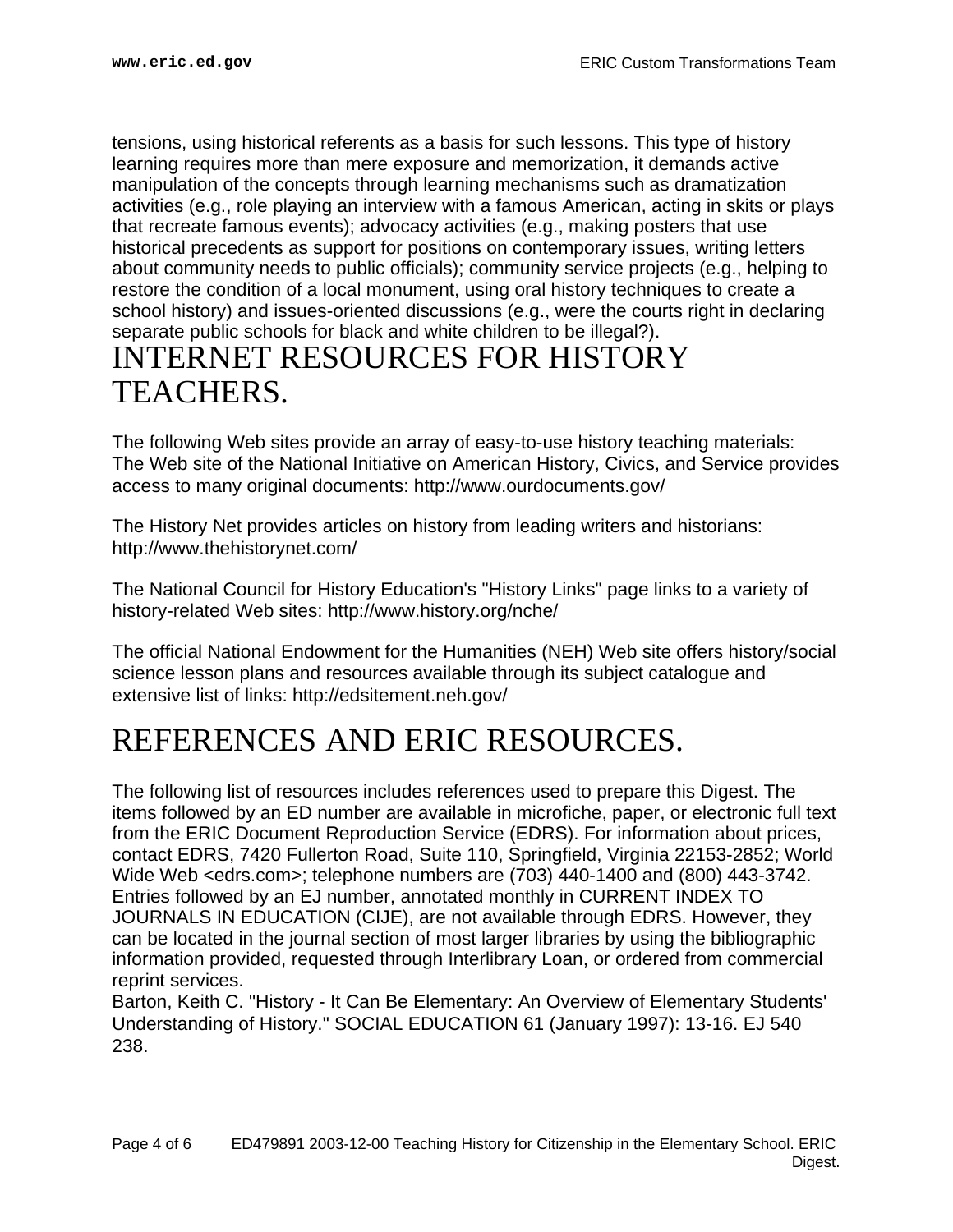Barton, Keith C., and Linda S. Levstik. "Back When God Was Around and Everything: Elementary Children's Understanding of Historical Time." AMERICAN EDUCATIONAL RESEARCH JOURNAL 33 (Summer 1996): 419-454. EJ 569 584.

Brophy, Jere, and Bruce VanSledright. TEACHING AND LEARNING HISTORY IN ELEMENTARY SCHOOLS. New York: Teachers' College Press, 1997. ED 417 108.

Butts, R. Freeman. THE MORALITY OF DEMOCRATIC CITIZENSHIP: GOALS FOR CIVIC EDUCATION IN THE REPUBLIC'S THIRD CENTURY. Calabasas, CA: Center for Civic Education, 1988. ED 341 593.

Center for Civic Education. NATIONAL STANDARDS FOR CIVICS AND GOVERNMENT. Calabasas, CA: Center for Civic Education, 1994. ED 375 074.

Center for History in the Schools. NATIONAL STANDARDS FOR HISTORY. Los Angeles, CA: Center for History in the Schools, 1996. ED 399 213.

Foster, Stuart J., John D. Hoge, and Richard H. Rosch. "Thinking Aloud About History: Children's and Adolescents' Responses to Historical Photographs." THEORY AND RESEARCH IN SOCIAL EDUCATION 27 (Spring 1999): 179-214. EJ 608 925.

Hoge, John D. "A Survey Investigation of Students' Historical Time Knowledge." JOURNAL OF SOCIAL STUDIES RESEARCH 15 (Winter 1991): 16-29. EJ 455 120.

Levstik, Linda S., and Christine C. Pappas. "Exploring the Development of Historical Understanding." JOURNAL OF RESEARCH AND DEVELOPMENT IN EDUCATION 21 (Fall 1987): 1-15. EJ 362 977.

Wilson, Suzanne M. "Research on History Teaching." In Virginia Richardson, Ed. THE HANDBOOK OF RESEARCH ON TEACHING. Washington, D.C.: Educational Research Association, 2001, 527-544.

Wineburg, Samuel S. "The Psychology of Learning and Teaching History." In David C. Berliner and Robert C. Calfee, Eds. HANDBOOK OF EDUCATIONAL PSYCHOLOGY. New York: Macmillan, 1996, 423-437.

Wineburg, Sam. HISTORICAL THINKING AND OTHER UNNATURAL ACTS: CHARTING THE FUTURE OF TEACHING THE PAST. Philadelphia: Temple University Press, 2001. ED 457 103.

-----

This project has been funded at least in part with Federal funds from the U.S. Department of Education under contract number ED-99-CO-0016. The content of this publication does not necessarily reflect the views or policies of the U.S. Department of